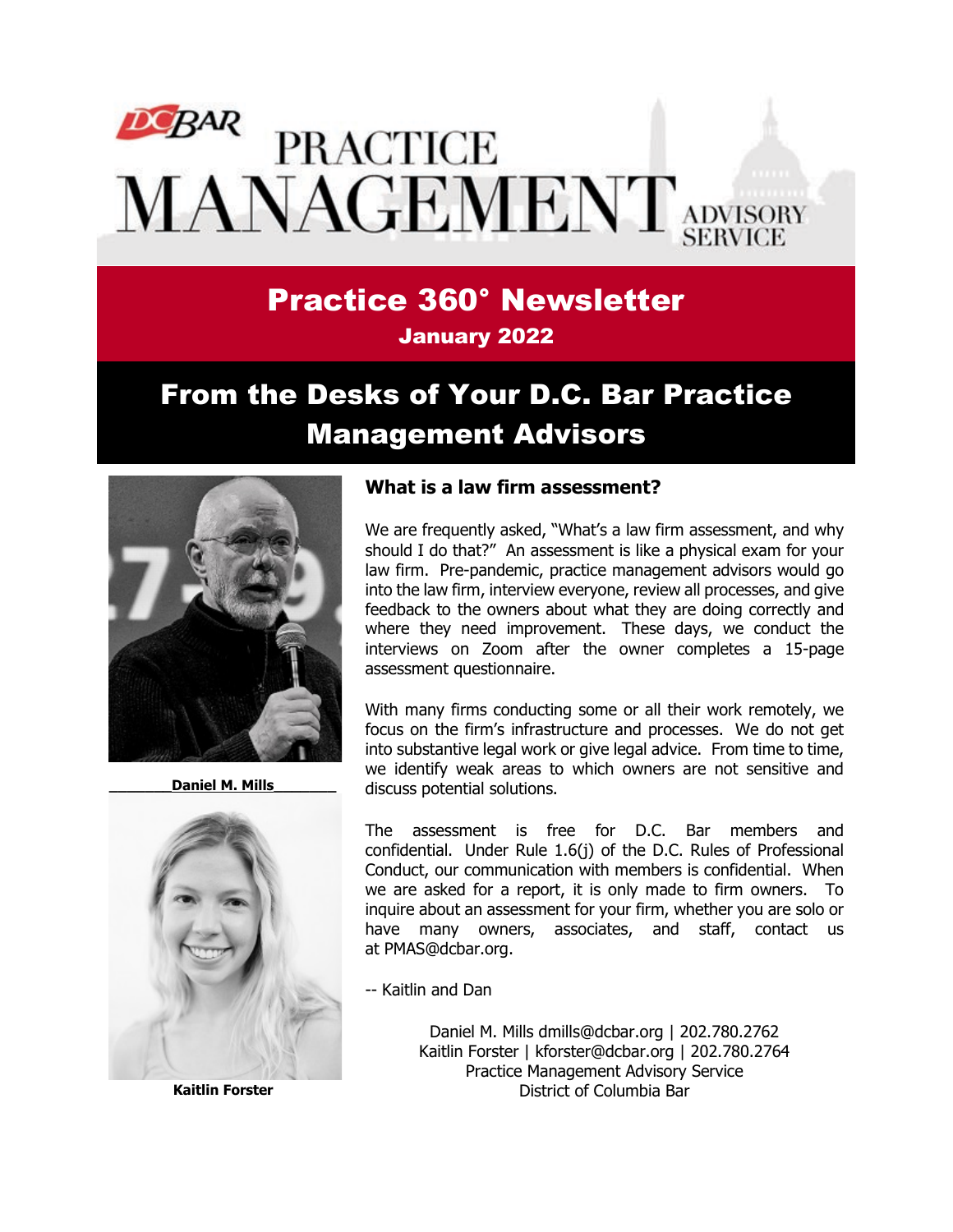

Read more at **[Small Firm Lunch](https://www.dcbar.org/for-lawyers/practice-management-advisory-service/courses-and-trainings/small-firm-lunch-and-learn-series?utm_source=Real%20Magnet&utm_medium=INSERT_CHANNEL&utm_campaign=INSERT_LINK_ID) and [Learn Series](https://www.dcbar.org/for-lawyers/practice-management-advisory-service/courses-and-trainings/small-firm-lunch-and-learn-series?utm_source=Real%20Magnet&utm_medium=INSERT_CHANNEL&utm_campaign=INSERT_LINK_ID)**

All programs begin at Noon. You may attend by Zoom video conference. Register for any or all [here.](https://www.dcbar.org/for-lawyers/practice-management-advisory-service/courses-and-trainings/small-firm-lunch-and-learn-series?utm_source=Real%20Magnet&utm_medium=INSERT_CHANNEL&utm_campaign=INSERT_LINK_ID)

The *Lunch and Learn Series* is [here.](https://www.dcbar.org/for-lawyers/practice-management-advisory-service/courses-and-trainings/small-firm-lunch-and-learn-series?utm_source=Real%20Magnet&utm_medium=INSERT_CHANNEL&utm_campaign=INSERT_LINK_ID) New programs are added regularly. Recordings and materials from recent programs are [here.](https://www.dcbar.org/for-lawyers/practice-management-advisory-service/courses-and-trainings/small-firm-lunch-and-learn-series/past-lunch-and-learn-programs?utm_source=Real%20Magnet&utm_medium=INSERT_CHANNEL&utm_campaign=INSERT_LINK_ID) If you have an idea for a program, let us know at: [lunchandlearn@dcbar.org.](mailto:lunchandlearn@dcbar.org)

#### **All Lunch and Learn programs begin at Noon on Zoom.**

Register for any or all at [lunchandlearn@dcbar.org](mailto:lunchandlearn@dcbar.org?subject=Lunch%20and%20Learn)

**January 6, 2022** *Are You Lawyering or Laboring? 7 Steps to Reduce Interruptions & Chores and Run a Highly* 

*Productive Law Firm* with Maddy Martin of [Smith.ai](https://smith.ai/author/maddy-martin)

## **[Register](https://dcbar.inreachce.com/Details/Information/6a446570-ac2a-4ffa-a885-3d07e2e02b35)**

**January 13, 2022** How to Detect, Mitigate and Respond to a Cyber Attack with Rob Saland of [Qomplx.com](https://www.linkedin.com/in/rob-saland/)

**[Register](https://dcbar.inreachce.com/Details/Information/08283f91-de5e-41ae-ba9b-f18ee0051f64)**

**January 20, 2022** Next Level Online Oral Communication & Advocacy Skills with Christine Clapp and Michele Morrissey of [Spoken with Authority](https://spokenwithauthority.com/)

## **[Register](https://dcbar.inreachce.com/Details/Information/3e7df57e-d639-48e2-b1eb-272a7eea4b02)**

And if you missed *How Hive Mind Can Help Your Law Firm* with Sara Kropf, Pratibha Agarwal & Jane Lemley, A Higher Bar: How to Exceed Client Expectations in a Virtual World with Tim Bedford of Ruby.com, Protect Your Law Firm from the Biggest Security Threats of 2021 with Tom Lambotte, What Small Firm Lawyers Need to Know about Malpractice & Cyber Insurance with Mark Lefever, Local SEO for Law Firms with Casey Meraz, Automating Billing and Accounting for Lawyers with Deborah Schaefer, Write Your Marketing Plan Now with Mary Ellen Hickman, 20 Ways to Increase You Firm's Online Visibility with Annette Choti, Next Level Online Oral Communication & Advocacy Skills with Christine Clapp, Collaborative Law Practice with Alice Ahearn & Emily Baker, the 5 Most Common Trust Accounting Mistakes with

Tom Boyle, or any other programs this year, here are the [recordings and materials.](https://www.dcbar.org/for-lawyers/practice-management-advisory-service/courses-and-trainings/small-firm-lunch-and-learn-series/past-lunch-and-learn-programs?utm_source=Real%20Magnet&utm_medium=INSERT_CHANNEL&utm_campaign=INSERT_LINK_ID)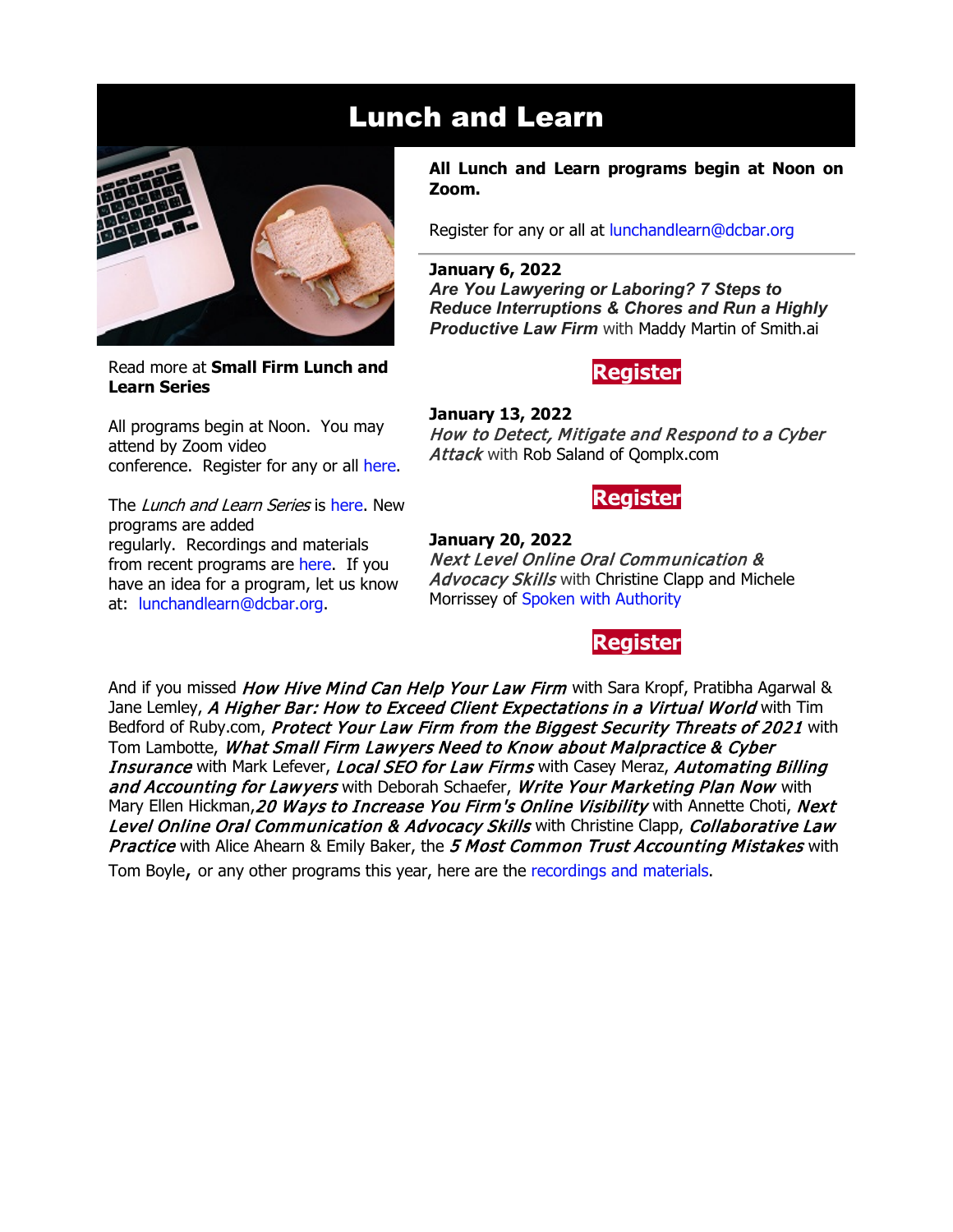# Basic Training & Beyond



**Here is how to start, grow and manage a law firm in a large, urban market during a pandemic.** Our monthly [Basic Training & Beyond](http://www.mmsend31.com/link.cfm?r=zvkjaWqFFUTRz65Avl-Ftw%7E%7E&pe=c3ph7NU-Re1l6uj-xoZC_Nqnf2HGTrpIRRfl_qZmlgZN_I06rShTZ-AlGs0Wp7CGgKUozsdU2izsioLhmXaRbg%7E%7E&t=prXb-jowJMuBRf73r4YKRA%7E%7E)**,** is set for January 12 and 19 (9:15 a.m. – 4:30 p.m.)

We will meet by Zoom videoconference. [Register here.](http://www.mmsend31.com/link.cfm?r=zvkjaWqFFUTRz65Avl-Ftw%7E%7E&pe=BxjSlIjTK_3i3Os02s37pODjnSEaSaIBfLm0UarKy-K07-G29KY0F7SoVNdKQgSYIVrXVvuyFBcMiPY5X35JOA%7E%7E&t=prXb-jowJMuBRf73r4YKRA%7E%7E)

This program has been presented 288 times for more than 4,000 lawyers over the last thirteen years and many have launched and are operating small law firms. We keep in touch with many small firms and what we learn informs the content for this program.



## PMAS Calendar

### **January 2022**

**January 6** – Are you Lawyering or Laboring? 7 Steps to Reduce Interruptions & Chores and Run a Highly Productive Law Firm **January 12** – Day 1 of Basic Training & Beyond **January 13** – How to Detect, Mitigate and Respond to <sup>a</sup> Cyber **Attack January 19** – Day 2 of Basic Training & Beyond **January 20** – Next Level Online Oral Communication & Advocacy Skills

## Managing Money

Learn how to onboard a new client by creating the appropriate fee agreement; make the proper entries onto the client ledger and trust account, when needed; track the established earning mechanism; and make proper entries in the firm's operating or business account.

[Register for an upcoming session or schedule a session](https://www.dcbar.org/for-lawyers/practice-management-advisory-service/courses-and-trainings/managing-money?utm_source=Real%20Magnet&utm_medium=INSERT_CHANNEL&utm_campaign=INSERT_LINK_ID)  [for your firm here.](https://www.dcbar.org/for-lawyers/practice-management-advisory-service/courses-and-trainings/managing-money?utm_source=Real%20Magnet&utm_medium=INSERT_CHANNEL&utm_campaign=INSERT_LINK_ID) 

# PMAS Links and Free **Downloads**

Law [Firm Management Assessment \(Self-Check\)](https://www.dcbar.org/for-lawyers/practice-management-advisory-service/practice-tips-and-compliance/self-check?utm_source=Real%20Magnet&utm_medium=INSERT_CHANNEL&utm_campaign=INSERT_LINK_ID)

[Small firm legal trends and compensation reports](https://www.dcbar.org/for-lawyers/practice-management-advisory-service/courses-and-trainings/basic-training-beyond/basic-training-beyond-supplements?utm_source=Real%20Magnet&utm_medium=INSERT_CHANNEL&utm_campaign=INSERT_LINK_ID)

[e-Manual for Basic Training & Beyond](https://documentcloud.adobe.com/link/review?uri=urn:aaid:scds:US:2182dc5f-4a8c-435d-bb76-280eddc57a6d)

[More PMAS programs](https://www.dcbar.org/for-lawyers/practice-management-advisory-service/courses-and-trainings?utm_source=Real%20Magnet&utm_medium=INSERT_CHANNEL&utm_campaign=INSERT_LINK_ID)